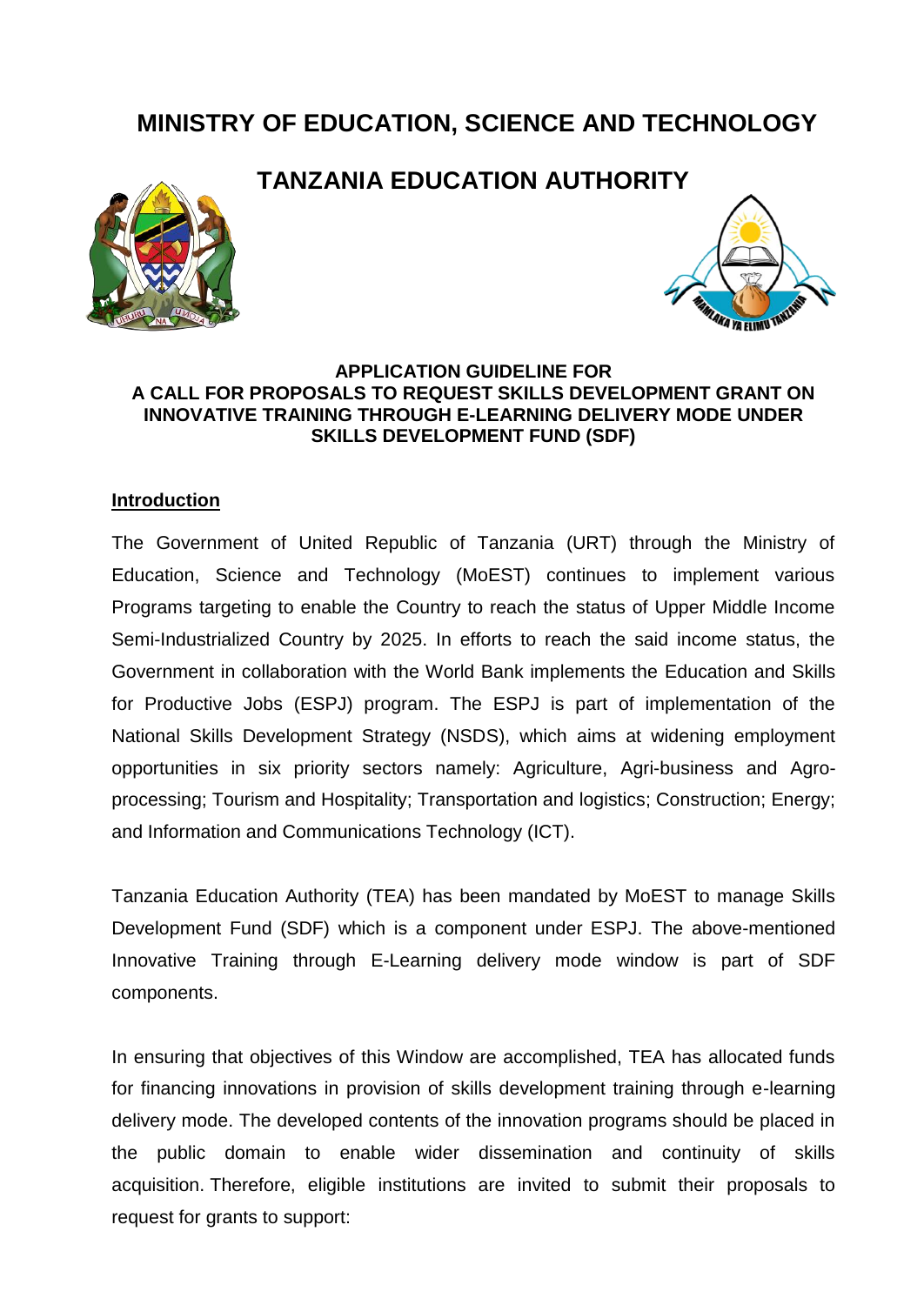- 1. Innovative projects such as use of digital technologies in the delivery of training (for example smart classrooms, computers for simulations etc.);
- 2. Development of new innovative courses focusing on the increasing demand for digital competences of trainees;
- 3. Strengthening the existing programs through incorporation of innovative components; and
- 4. Strengthening innovative training through e-learning delivery mode to enable more Tanzanians to access skills development training at affordable costs.

## **Areas of Support**

In Financial Year 2021/2022, TEA through SDF, has allocated funds for financing innovative skills development training through e-learning delivery mode. The provided funds should be utilised to implement the following sectors and areas:

| <b>Sector</b>   | <b>New/Innovative technologies</b>                                                                                           |
|-----------------|------------------------------------------------------------------------------------------------------------------------------|
| Agriculture and | Bio-mass development<br>$\bullet$                                                                                            |
| Agri-business   | Green house technology<br>$\bullet$                                                                                          |
|                 | Aquaponics<br>$\bullet$                                                                                                      |
|                 | Livestock technology<br>$\bullet$                                                                                            |
|                 | Food safety and storage<br>$\bullet$                                                                                         |
|                 | Digital crop monitoring<br>$\bullet$                                                                                         |
|                 | <b>Smart Agriculture</b>                                                                                                     |
|                 | <b>Climate Smart Agriculture</b><br>$\bullet$                                                                                |
| Construction    | Technologies to enhance quality, reduce costs, reduce accidents and<br>$\bullet$                                             |
|                 | improve faster construction timelines                                                                                        |
|                 | Sustainable low-energy housing<br>$\bullet$                                                                                  |
|                 | Use of recycled and eco-friendly construction materials<br>$\bullet$                                                         |
|                 | Computerised Numerical Control (CNC) technology<br>Use of<br>$\mathsf{I}$<br>$\bullet$<br>architectural and engineering work |
| Tourism<br>&    | Eco-Tourism<br>$\bullet$                                                                                                     |
| hospitality     | Community-based tourism<br>$\bullet$                                                                                         |
|                 | Adventure tourism<br>$\bullet$                                                                                               |
| Manufacturing   | CNC technology training courses to improve on productivity, quality and<br>$\bullet$                                         |
|                 | competitiveness of products e.g. in welding, furniture-making etc.                                                           |
| &<br>Transport  | Hi-tech auto mechanics courses using CNC<br>$\bullet$                                                                        |
| Logistics       | Computerized vehicles mechanical trouble shooting<br>$\bullet$                                                               |
|                 | Refresher courses that will lead to behavioral change for professional<br>$\bullet$                                          |
|                 | drivers and reduction in accidents                                                                                           |
|                 | Courses to improve services in cargo handling, including use of ICT.<br>$\bullet$                                            |
| Energy          | Subjects related to use of solar technologies<br>$\bullet$                                                                   |
|                 | Bio gas systems: construction and production<br>$\bullet$                                                                    |
|                 | Water treatment technologies                                                                                                 |
|                 |                                                                                                                              |
|                 |                                                                                                                              |
|                 |                                                                                                                              |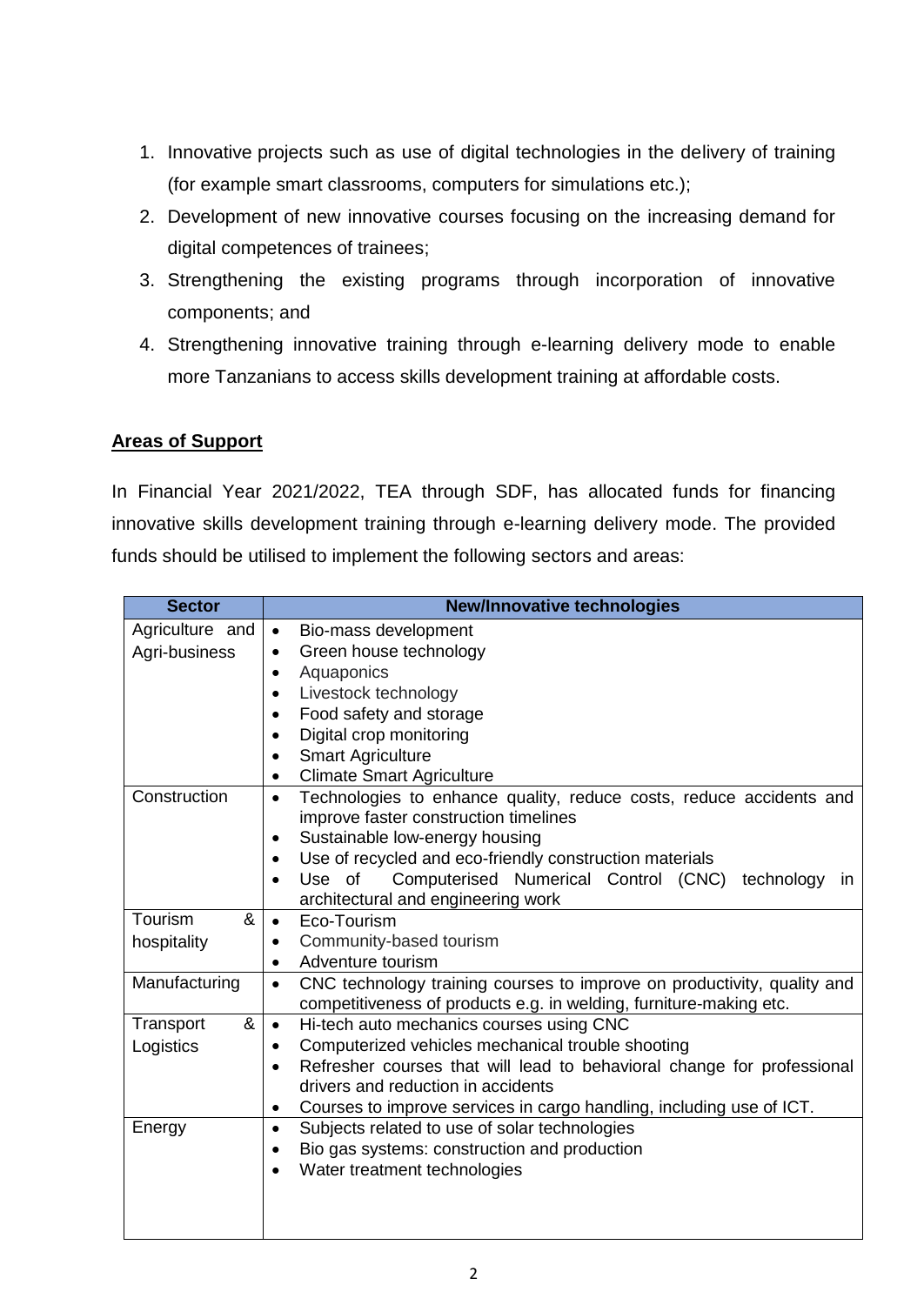| Information and |                                                                                       |
|-----------------|---------------------------------------------------------------------------------------|
|                 | Elementary ICT courses for selected target groups such as auto<br>$\bullet$           |
| Communication   | mechanics, street vendors and rural women                                             |
| Technology      | Digital learning technologies & tools such as computer simulations and<br>$\bullet$   |
| (ICT)           | smart classrooms                                                                      |
|                 | Digital marketing – use of social media i.e. Facebook, Instagram,<br>$\bullet$        |
|                 | WhatsApp, online sales etc.                                                           |
|                 | Cybercrime fighting<br>$\bullet$                                                      |
|                 | Systems development – website design, software applications<br>$\bullet$              |
|                 | Internet-of-Things<br>$\bullet$                                                       |
|                 | Introduction of digital technologies such as CNC and Programmable                     |
|                 | Logic Controller (PLC) into Technical Vocational Educational Training                 |
|                 |                                                                                       |
|                 | (TVET) programs                                                                       |
|                 | Artificial intelligence (AI)<br>$\bullet$                                             |
|                 | E-learning and blended learning including Procurement and development<br>$\bullet$    |
|                 | of online learning courses for TVET, Procurement of hardware for TVET                 |
|                 | institutions for introduction of online courses, Teacher training in use of           |
|                 | online-based teaching methods,                                                        |
|                 | E-commerce/m-commerce<br>$\bullet$                                                    |
|                 | Smartphones and Mobile apps for increasing access to available<br>$\bullet$           |
|                 | services/opportunities.                                                               |
|                 | Rapid Development of web and mobile-based applications using open<br>$\bullet$        |
|                 | sources/technologies.                                                                 |
|                 |                                                                                       |
|                 | Mobile phone repair and maintenance using multimedia/videos.<br>$\bullet$             |
|                 | Maximizing development, adoption and use of location-based services in<br>$\bullet$   |
|                 | improving transportation services, use of Blockchain and other smart                  |
|                 | technologies especially in ESPJ six priority sectors.                                 |
|                 | Any other skill development area that will contribute to the advancement<br>$\bullet$ |
|                 | of digital economy while increasing employment opportunities                          |

## **Selection Criteria**

The following will be among criteria to guide the selection process:

- 1. The training must be innovative at the national level, as described above, and have a likelihood to contribute to the country's economic development;
- 2. The training must be relevant to the labor market, i.e. there must be an expressed demand by potential employers for the training;
- 3. The training must be likely to attract a reasonable number of qualified participants;
- 4. More attention is given to innovative projects such as use of digital technologies in the delivery of training (for example smart classrooms, computers for simulations etc.);
- 5. Development of new courses focusing on the increasing demand for digital competences of trainees; and
- 6. Legal registration of the Institution, sustainability plan and results from physical verification.

#### **Targeted Beneficiaries of Training Programs**

The training programs aim at benefiting not less than 4,350 Tanzanian youth countrywide, to enhance productivity in their daily production activities as per Government requirements in the said priority sectors.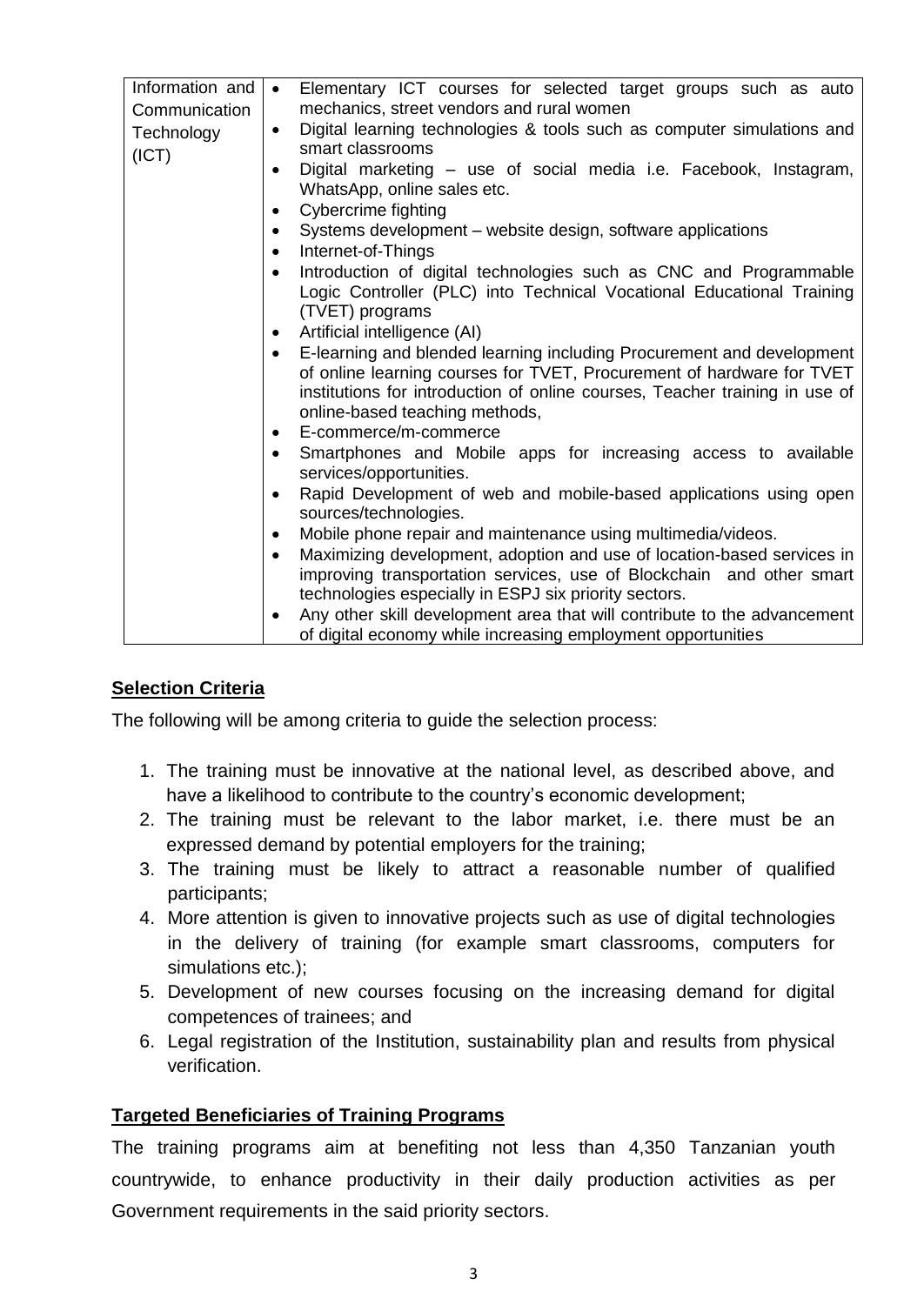## **Criteria for the Applicants**

All applicants who meet the following criteria may apply for the SDF grant:

- 1. Registered and legally recognized technical and vocational training institutions that provide training in the indicated priority sectors. **Universities should not apply**;
- 2. Institutions should be capable to continue with training and operations related to skills development through e-learning delivery mode beyond SDF financing (Sustainability Action Plan should be submitted);
- 3. Institutions with diligent records in management of public funds, timely completion and with required quality of projects that were implemented before. The Institutions which have implemented effectively and efficiently SDF Phase One and Two projects will be given priority.

## **Implementation of Training Programs**

- 1. Innovative training through e-learning delivery mode programs should focus on implementing six key priority sectors as mentioned in the Introduction part of this Call.
- 2. Training programs should be delivered between one month and three months and should focus on solving skills challenges in specific sector. Training institutions should ensure that all relevant programs are certified/ accredited by relevant Authorities;
- 3. The E-Learning/Learning Management System (LMS) platform should be recognized officially at the institution level with a support letter from relevant Authority and shall be verified by SDF technical team;
- 4. Financed programs should be able to train not less than 270 youth for Technical Colleges and 300 for Vocational Training Centres; and
- 5. Programs should consider accessibility of special groups of women and people with disabilities. It is recommended that at least 45% of all trainees to be women.

## **Allocated Grant**

A total of Tanzania Shillings (TZS) 131,220,000 has been allocated for each program requested by the Training institution. Institutions are advised to apply grants for only one program to benefit not less than 270 beneficiaries for Technical Colleges or 300 beneficiaries for Vocation Training Centres. This grant focuses to support 5 technical colleges and 10 Vocational Training Centres.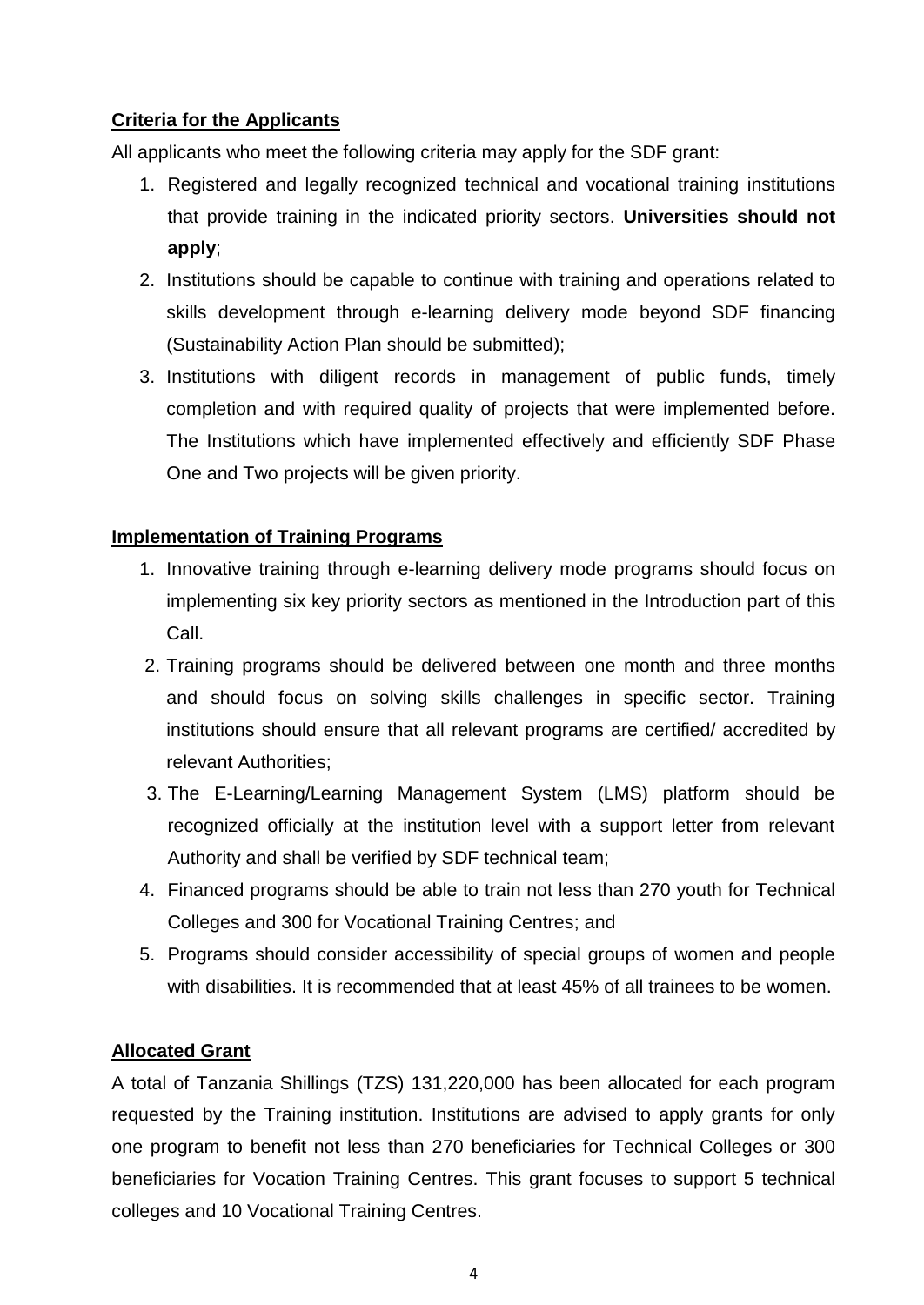#### **Processes to Access the Grant**

- 1. Applicants should submit project proposals, which will be assessed to determine conformity to criteria for accessing the Grant. Successful institutions will be required to submit additional information and shall be subjected to physical verification to authenticate submitted information in their project proposals. The Grant will be disbursed to relevant institution basing on the satisfaction and recommendation by SDF Technical team, and signed Grant and Performance Agreement.
- 2. All applications/ proposals should be submitted using the **Grant Application Form** which is available in News and Updates; and Skill Development Fund sections of the TEA website [\(www.tea.or.tz\)](http://www.tea.or.tz/) under downloads sections or see **Appendix 1** to this Guideline.

#### **Time and Mode for Submission of the Application**

All applications should be developed following a guideline and a proposal format provided by TEA. The Guideline and Proposal Format (Grant Application Form) can be accessible through: [www.tea.or.tz](http://www.tea.or.tz/) (under downloads) or can be requested through email: sdf@tea.or.tz or collected at TEA office or see **Appendix 1** to this Guideline.

Time allocated for submission of Proposals under this Call is 14 days from **11th April, 2022** and the deadline will be **25th April 2022**. After this deadline, no Proposals will be accepted. All Proposals should be sent through speed mails courier services such as EMS, DHL or other couriers. Proposals should be addressed to the Director General, Tanzania Education Authority via the address provided at the end of this Advertisement. Applying Institution should submit three copies of their Proposal, accompanied by covering letter and all requested attachments. Any Proposal with missing relevant documentation will not be processed.

#### **Public Notice on Successful Applicants**

A list of all successful applicants will be announced through widely circulated newspapers, TEA website and communicated via letters. Both Successful and Unsuccessful applicants will also be informed through e-mails provided in their applications/proposals.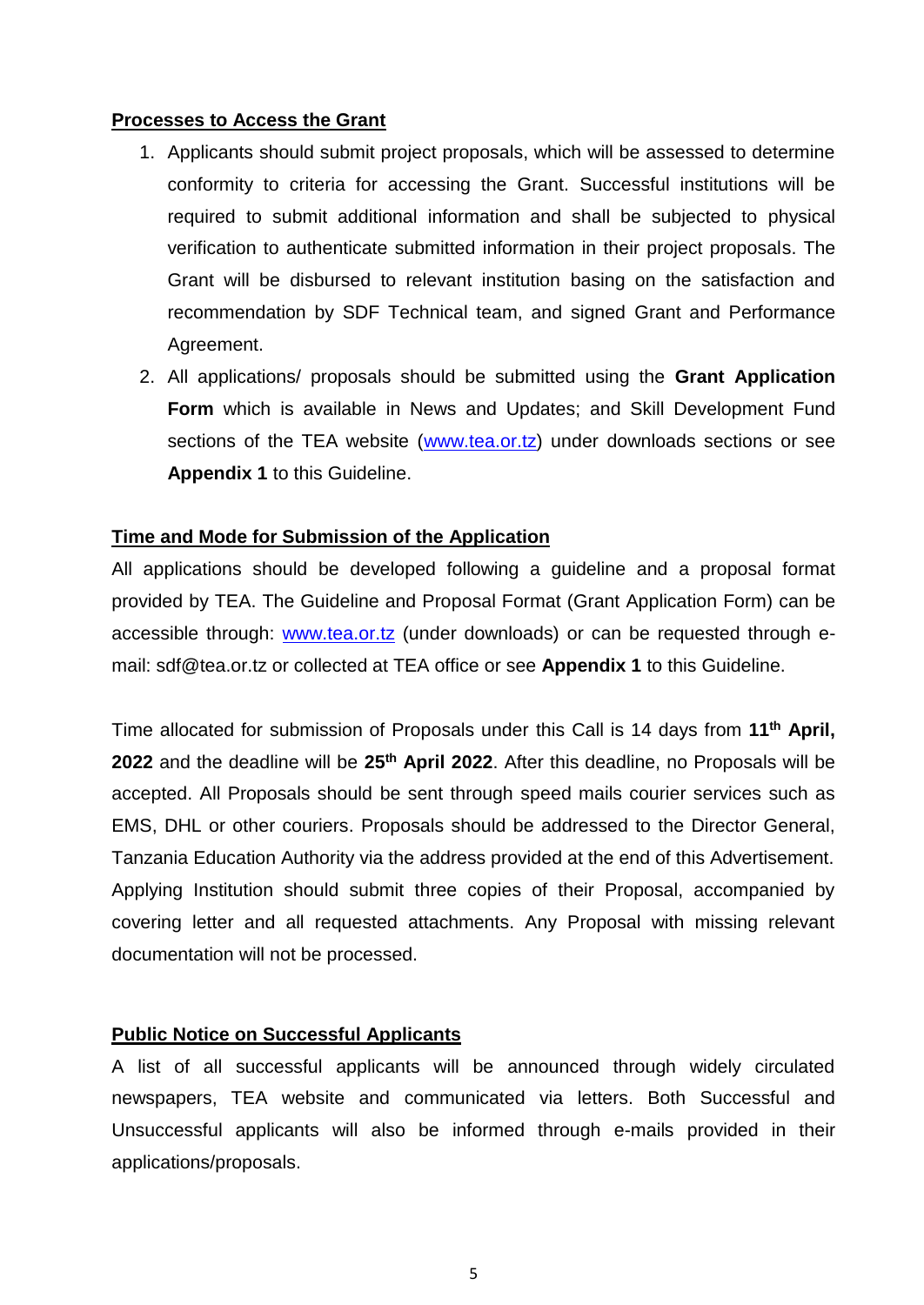#### **Inquiries and Consultation Related to the Call**

For Inquiries and further consultation, please contact us through Office Telephone number: +255 22 2781165, or Skills Development Coordinator (+255789304181 or +255754304181), e-mail: [masozi.nyirenda@tea.or.tz](mailto:masozi.nyirenda@tea.or.tz) or [sdf@tea.or.tz](mailto:sdf@tea.or.tz)

#### **Submission of Complaints**

All complaints related to this call for proposals should be submitted to the Director General, Tanzania Education Authority using address provided below:

> **Director General, Tanzania Education Authority, Plot No. 711/1, Bima Road, Mikocheni B, P.O. Box 34578, DAR ES SALAAM. E-mail: [info@tea.or.tz](mailto:info@tea.or.tz) Tel:** Tel: +255 22 2781165 | +255 22 2781079 **Fax:** +255 22 2781086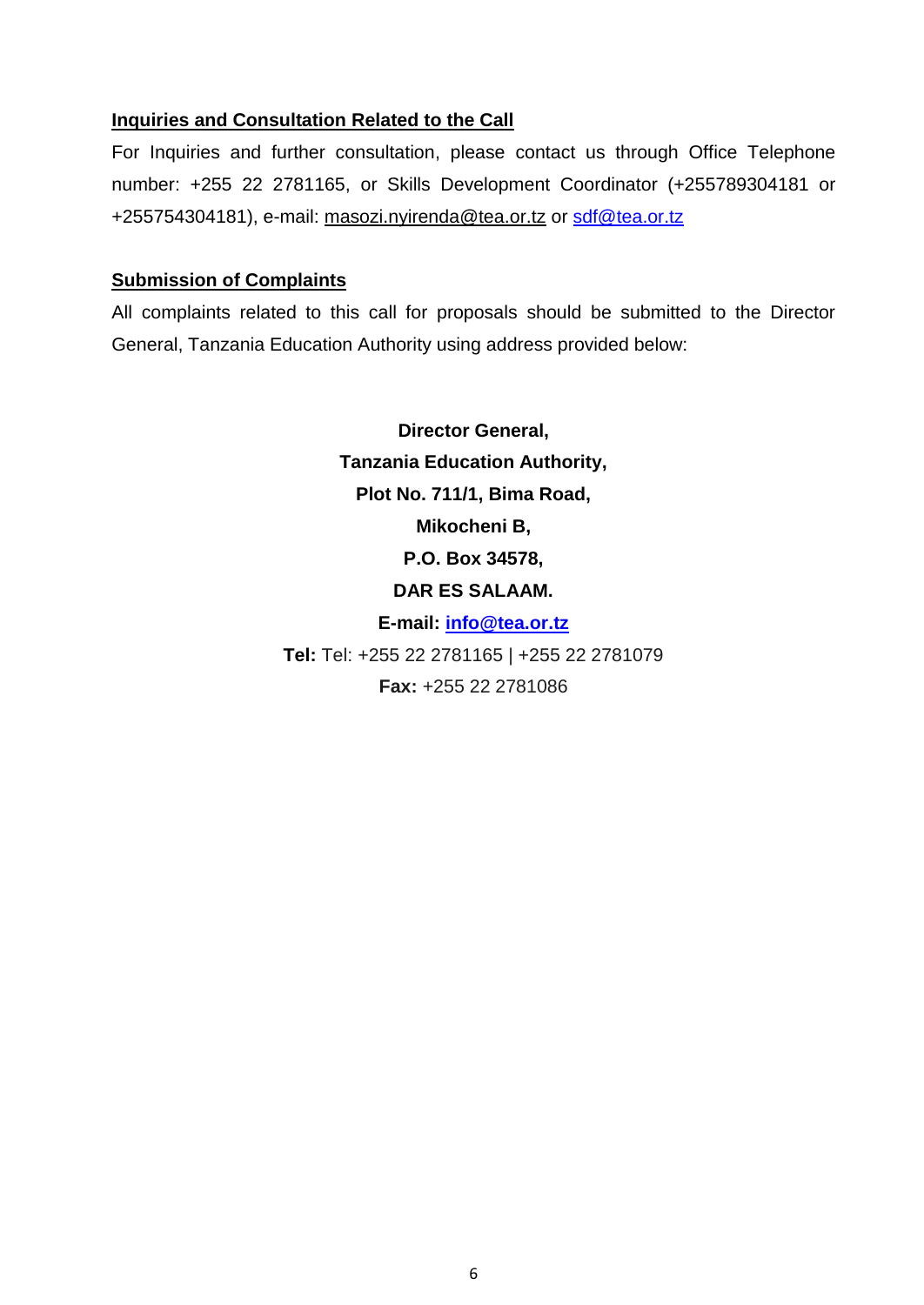## **TANZANIA EDUCATION AUTHORITY**



**Skills Development Fund** 



# **A CALL FOR PROPOSALS TO REQUEST SKILLS DEVELOPMENT GRANT ON INNOVATIVE TRAINING THROUGH E-LEARNING DELIVERY MODE UNDER SKILLS DEVELOPMENT FUND (SDF)**

## **Grant Application Form**

## **Instruction**

- The form consists all mandatory sections to be completed by the applicant.
- Consistence and clear writings will assist the assessment of the application form by reviewers.
- Applicant is advised to ensure all relevant information is filled correctly.

## **1.0 Applicant information**

| 1.1 | Application Reference number (to |  |
|-----|----------------------------------|--|
|     | be filled by TEA)                |  |
|     |                                  |  |
| 1.2 | Name of Institution              |  |
| 1.3 | Registration Authority / Agency  |  |
| 1.4 | <b>Postal Address</b>            |  |
|     |                                  |  |
| 1.5 | <b>Physical Address</b>          |  |
| 1.6 | <b>Office Telephone Number</b>   |  |
|     |                                  |  |
| 1.7 | <b>Office E-mail Address</b>     |  |
| 1.8 | Name and Title of Contact Person |  |
|     |                                  |  |
| 1.9 | Mobile No. and E-Mail Address of |  |
|     | <b>Contact Person</b>            |  |
|     |                                  |  |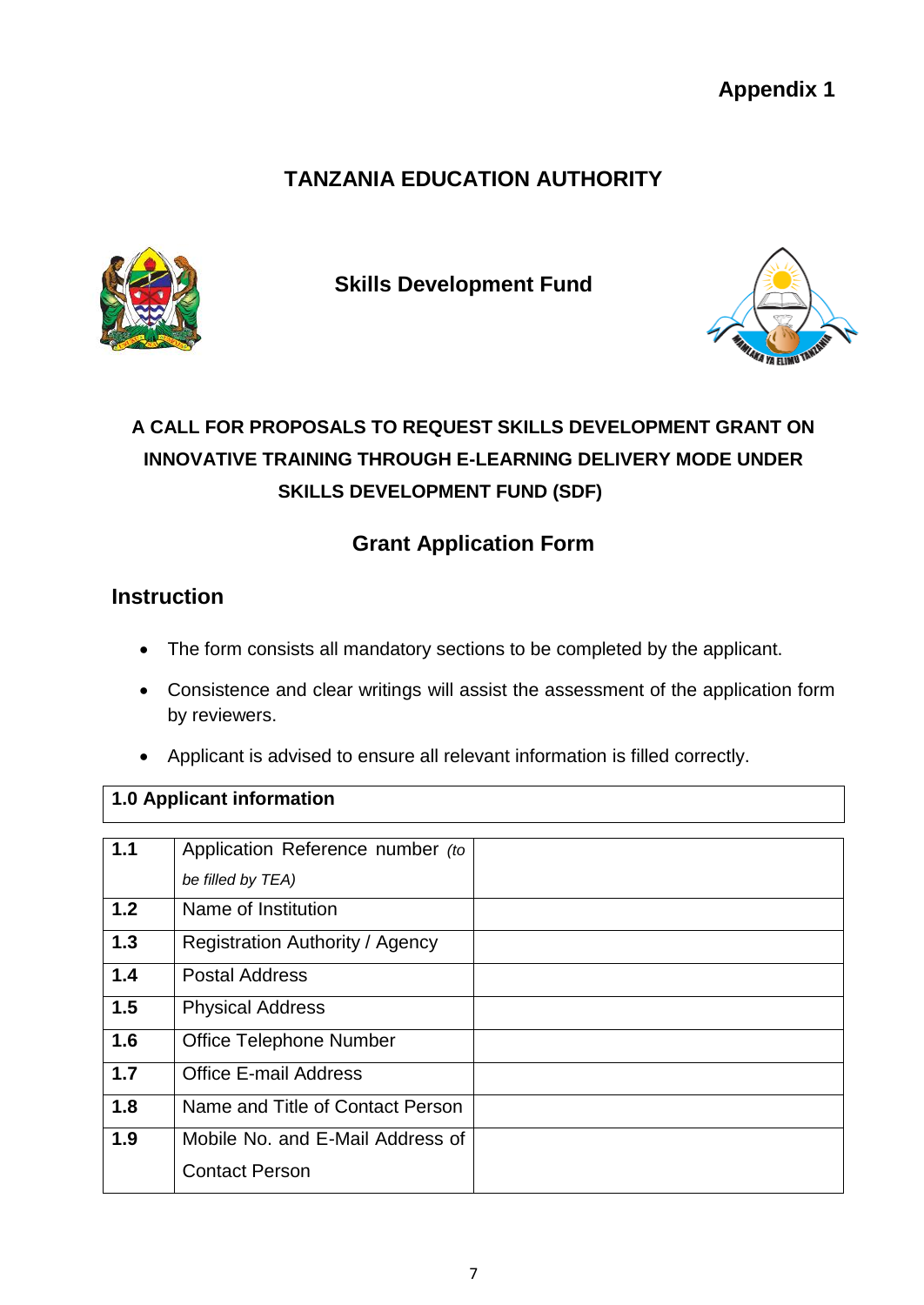## **2.0 Summary of the program**

| 2.1 | Title of the Proposal                              |  |
|-----|----------------------------------------------------|--|
| 2.2 | Specific thematic area<br>applied in your proposal |  |
| 2.3 | Sector applied in your proposal                    |  |
| 2.4 | List other Program partners if any                 |  |
| 2.5 | Duration to complete the program                   |  |
| 2.6 | Total Funds requested for this<br>application      |  |
| 2.7 | <b>Submission Date</b>                             |  |

## **3.0. Summary of the Proposal**

|     | The summary of the proposal should include the following items (not exceeding 150 words) |  |  |  |  |  |  |
|-----|------------------------------------------------------------------------------------------|--|--|--|--|--|--|
| 3.1 | Title of the Training programme                                                          |  |  |  |  |  |  |
| 3.2 | Statement of the problem                                                                 |  |  |  |  |  |  |
| 3.3 | Justification and rationale                                                              |  |  |  |  |  |  |
| 3.4 | Objectives of selected<br>training<br>program,                                           |  |  |  |  |  |  |
| 3.5 | Assessment methods                                                                       |  |  |  |  |  |  |
| 3.6 | <b>Expected outcome</b>                                                                  |  |  |  |  |  |  |
| 3.7 | trainees'<br>Ways<br>to<br>track<br>employability after the program                      |  |  |  |  |  |  |
| 3.8 | <b>Budget estimates</b>                                                                  |  |  |  |  |  |  |

## **4.0 Thematic Area and Priority sectors**

The following are some of the suggested areas to consider, however applicants are free to suggest other innovative areas that fall within six key ESPJ sectors mentioned in the table below, provided these are responding to perceived need:

| <b>Sector</b> | New/innovative technologies | *Tick<br>appropriate | where |
|---------------|-----------------------------|----------------------|-------|
| Agriculture   | Bio-mass development        |                      |       |
|               | Green house technology      |                      |       |
|               | Aquaponics                  |                      |       |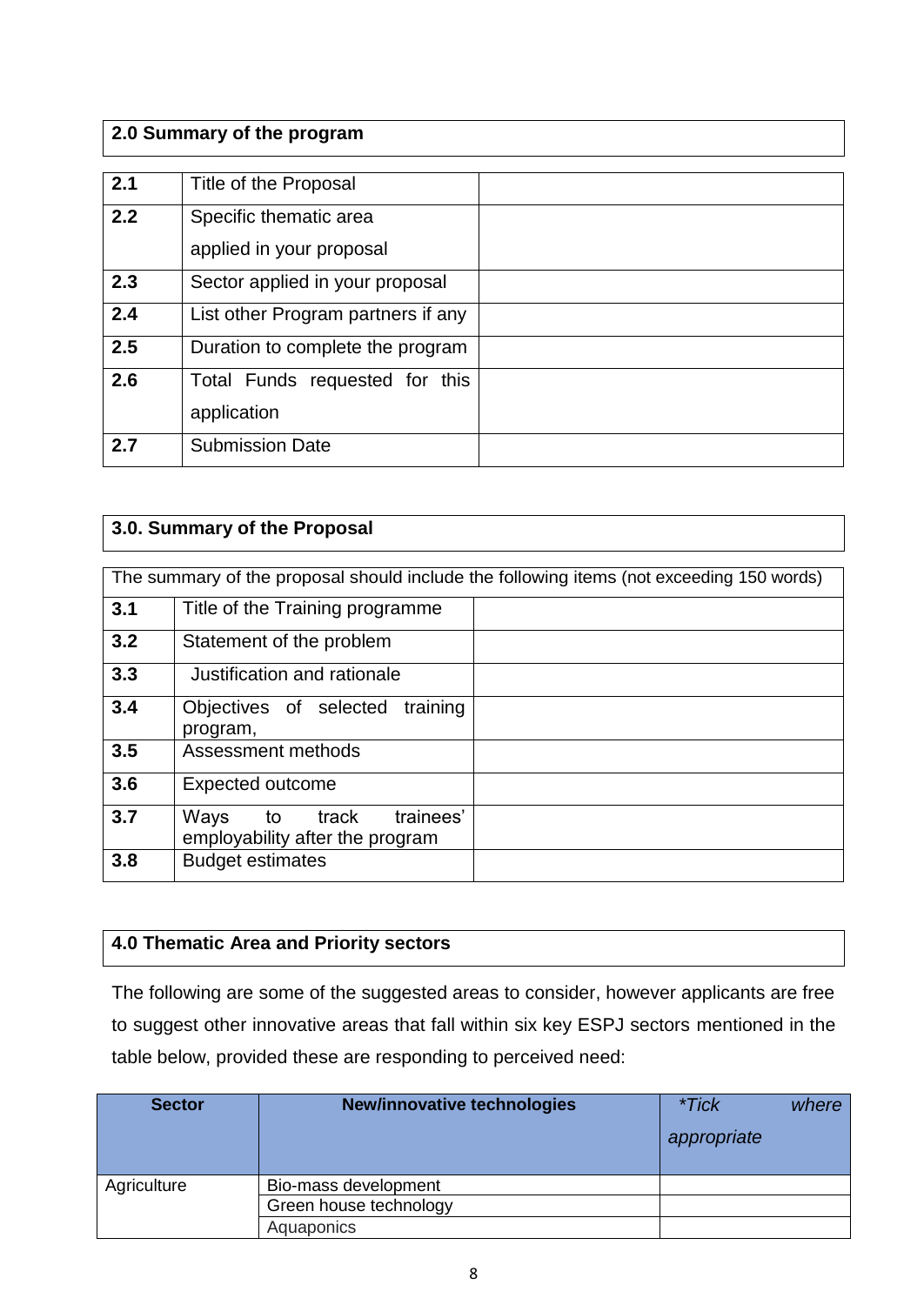|                    | Livestock technology                                                                             |  |
|--------------------|--------------------------------------------------------------------------------------------------|--|
|                    | Food safety and storage                                                                          |  |
|                    | <b>Smart Agriculture</b>                                                                         |  |
|                    | Digital crop monitoring                                                                          |  |
|                    | <b>Climate Smart Agriculture</b>                                                                 |  |
| Construction       | Technologies to enhance quality, reduce costs,                                                   |  |
|                    | reduce accidents and improve faster construction                                                 |  |
|                    | timelines                                                                                        |  |
|                    | Sustainable low-energy housing                                                                   |  |
|                    | Use of recycled and eco-friendly construction                                                    |  |
|                    | materials                                                                                        |  |
|                    | Use of Computerized Numerical Control (CNC)                                                      |  |
|                    | technology in architectural and engineering work                                                 |  |
| Tourism<br>&       | Eco-Tourism                                                                                      |  |
| hospitality        | Community-based tourism                                                                          |  |
|                    | Adventure tourism                                                                                |  |
| Manufacturing      | CNC technology training courses to improve on                                                    |  |
|                    | productivity, quality and competitiveness<br>of                                                  |  |
|                    | products e.g. in welding, furniture-making, auto-                                                |  |
|                    | repair                                                                                           |  |
| Transport<br>&     | Hi-tech auto mechanics courses using CN                                                          |  |
| Logistics          | Computerized vehicles mechanical trouble                                                         |  |
|                    | Shooting                                                                                         |  |
|                    | Refresher courses that will lead to behavioral                                                   |  |
|                    | change for professional drivers and reduction in                                                 |  |
|                    | accidents                                                                                        |  |
|                    | Courses to improve services in cargo handling,                                                   |  |
|                    | including use of ICT.                                                                            |  |
| Energy             | Subjects related to use of solar technologies                                                    |  |
|                    | Bio gas systems: construction and production                                                     |  |
|                    | Water treatment technologies                                                                     |  |
|                    | Elementary ICT courses for selected target groups                                                |  |
| Information<br>and | such as auto mechanics, street vendors and rural                                                 |  |
| Communication      | women                                                                                            |  |
|                    | Digital learning technologies & tools such as                                                    |  |
| Technology (ICT)   | computer simulations and smart classrooms                                                        |  |
|                    | Digital marketing - social media i.e. Facebook,                                                  |  |
|                    | Instagram, WhatsApp, online sales etc                                                            |  |
|                    | Cybercrime fighting                                                                              |  |
|                    | Systems development - website design, software<br>applications                                   |  |
|                    | Internet-of-Things                                                                               |  |
|                    |                                                                                                  |  |
|                    | Introduction of digital technologies such as CNC<br>and Programmable Logic Controller (PLC) into |  |
|                    | Technical Vocational Educational Training (TVET)                                                 |  |
|                    | programs                                                                                         |  |
|                    | Artificial intelligence (AI)                                                                     |  |
|                    | E-commerce/m-commerce                                                                            |  |
|                    |                                                                                                  |  |
|                    | E-learning<br>blended<br>and<br>learning<br>including                                            |  |
|                    | Procurement and development of online learning<br>courses for TVET, Procurement of hardware for  |  |
|                    | TVET<br>institutions<br>for introduction<br>of<br>online                                         |  |
|                    | courses, Teacher training in use of online-based                                                 |  |
|                    | teaching methods,                                                                                |  |
|                    | Smartphones and Mobile apps for increasing                                                       |  |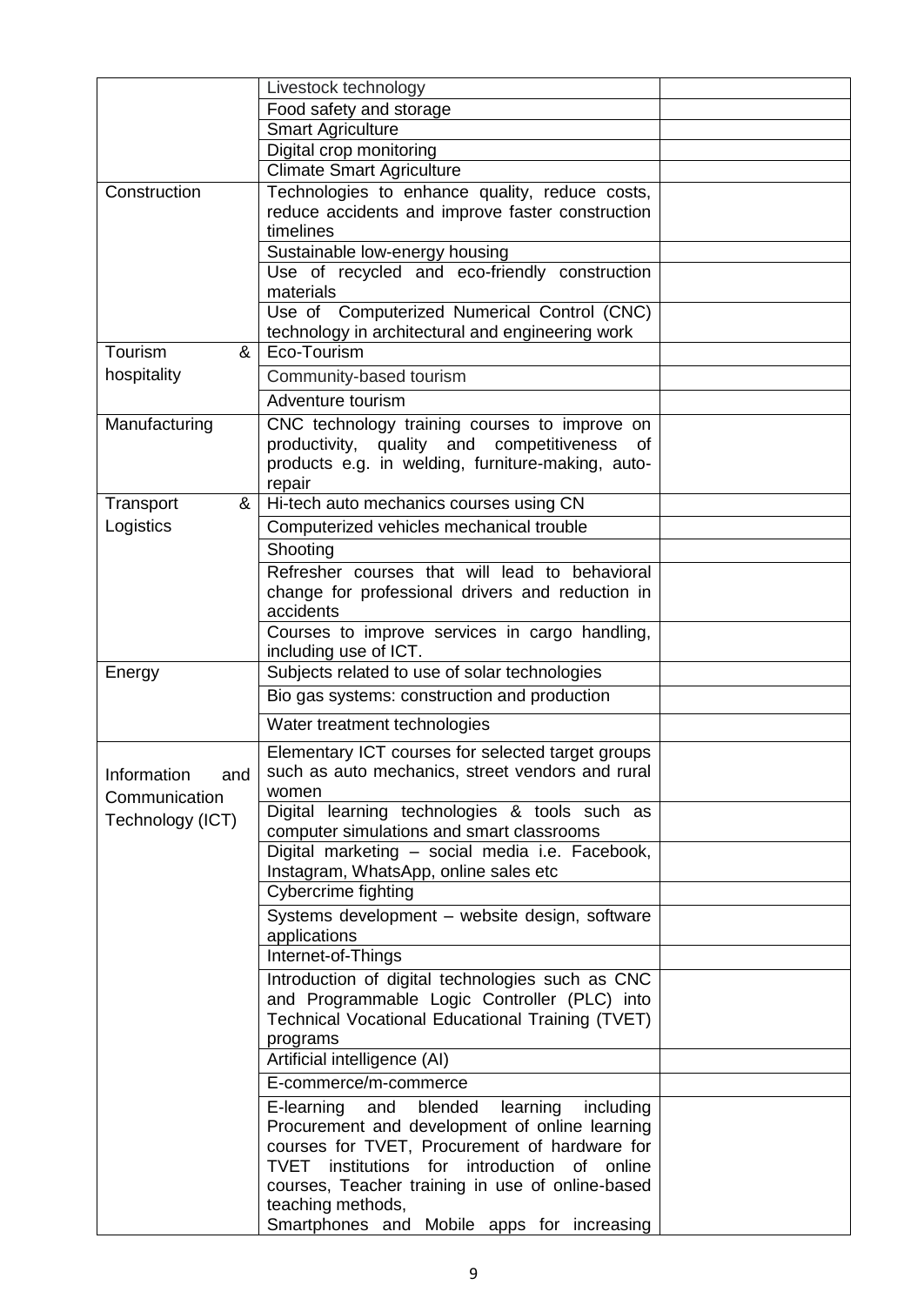| access to available services/opportunities.                                                                                                                                                                   |  |
|---------------------------------------------------------------------------------------------------------------------------------------------------------------------------------------------------------------|--|
| Rapid Development of web and mobile-based                                                                                                                                                                     |  |
| applications using open sources/technologies.                                                                                                                                                                 |  |
| Mobile phone repair and maintenance using<br>multimedia/videos.                                                                                                                                               |  |
| Maximizing development, adoption and use of<br>location-based services in improving transportation<br>services, use of Blockchain and other smart<br>technologies especially in ESPJ six priority<br>sectors. |  |
| Any other skill development area that will<br>contribute to the advancement of digital economy<br>while increasing employment opportunities                                                                   |  |

## **5.0 Description of the proposed Innovative training through E-learning delivery mode**

**5.1 Problem Statement (**Detailed description of the identified problem/need you are addressing and its significance)-*Do not exceed 200 words*

Briefly mention: The problem/ need that the program intends to address, the proposed solution that is the subject of this application.

Also description should include an overview of the field, landscape analysis, and or contextual analysis, what is already known about the overall field /solution of the problem and any associated innovation or technology and its application (i.e. how it can be used).

- i. **Needs assessment** (Provide the evidence of the conducted needs assessment). Do not exceed 200 words
- ii. What is the general purpose or goal of the program? What does your program intend to achieve?
- iii. Describe the identified problem/need you are addressing in more detail and its significance. How did you validate this need? -(Attach need assessment report)
- iv. How will the end goal and deliverables of this program assist to address the need or innovation?
- v. List the target group(s) for the program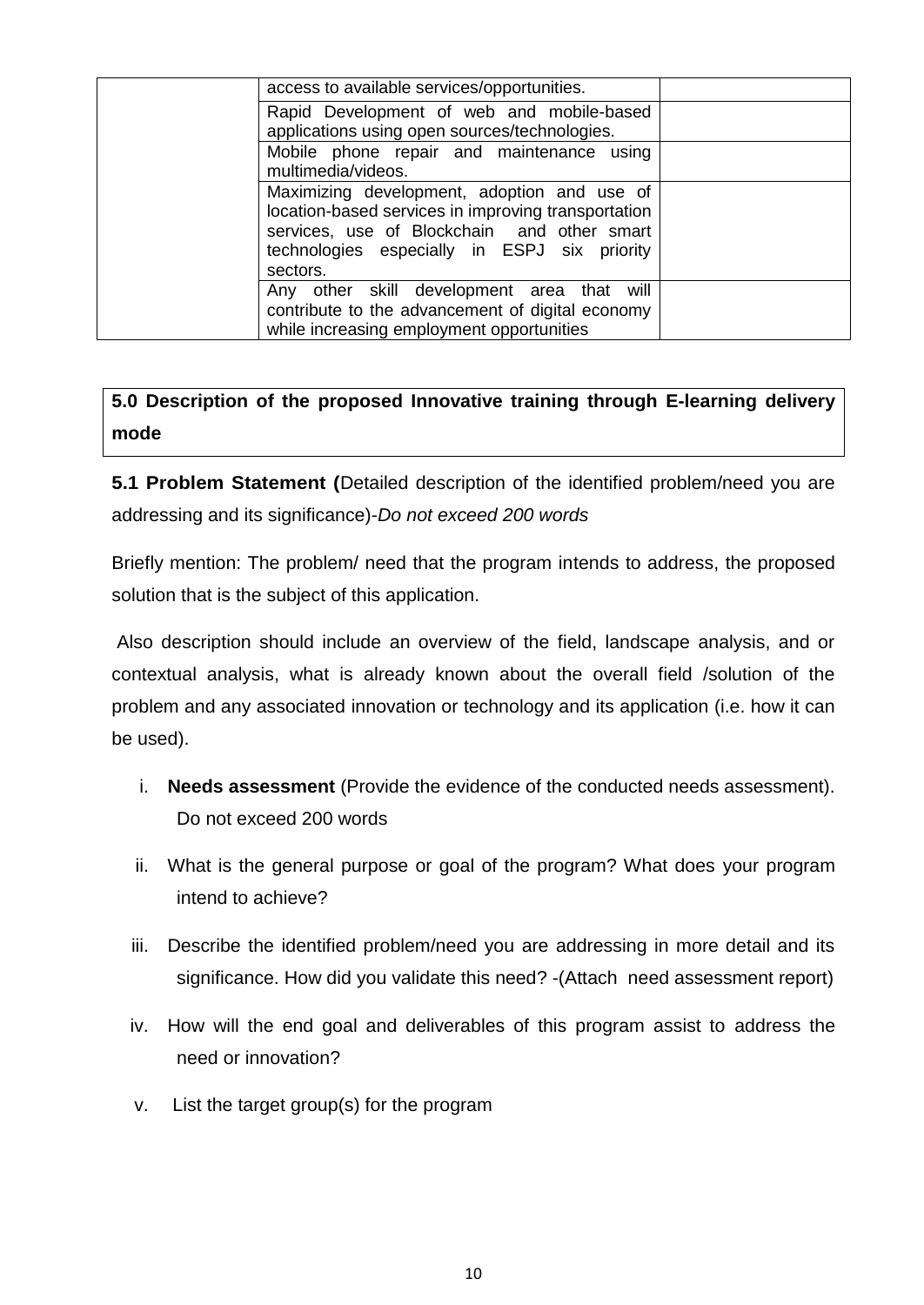#### **6.0 Targeted Program Impact**

SDF expects beneficiaries will articulate program impact for the funded objectives on the following basis

- i. What are the impacts you aim to achieve throughout the program?
- ii. How will you measure your impact?

What challenges do you foresee during the implementation of your program? (These could be: a policy issue, ability to hire specific expertise, or financial sustainability of your organization) program.

#### **7.0 Program Plan and Budget**

**7.1** Program plan and budget: *Kindly complete the table below to plan for program milestones based on funded areas for SDF Innovative training through E learning delivery mode.*

| Program milestones | Milestone                 | Indicator   | Deliverable(s) | per | <b>Activities</b> | per |
|--------------------|---------------------------|-------------|----------------|-----|-------------------|-----|
|                    | (How will you know that a |             | milestone.     |     | milestone         |     |
|                    | milestone                 | has<br>been |                |     |                   |     |
|                    | achieved?)                |             |                |     |                   |     |
|                    |                           |             |                |     |                   |     |
| Milestone 1:       |                           |             |                |     |                   |     |
|                    |                           |             |                |     |                   |     |
| Milestone 2:       |                           |             |                |     |                   |     |
|                    |                           |             |                |     |                   |     |
| Milestone 3:       |                           |             |                |     |                   |     |
|                    |                           |             |                |     |                   |     |
| Add as necessary   |                           |             |                |     |                   |     |
|                    |                           |             |                |     |                   |     |

## **Proposed activities for Innovative training through E-learning** *delivery mode (Review*

*Innovation guideline as per grant restrictions)*

| Activities | Start | End  | Activity | Expected     | Person      | /Team | Cost of achieving activity |
|------------|-------|------|----------|--------------|-------------|-------|----------------------------|
| (Ref       | Date  | Date | duration | deliverables | Responsible |       |                            |
| from       |       |      |          | per activity |             |       | <b>TZS</b>                 |
| above      |       |      |          |              |             |       |                            |
| table      |       |      |          |              |             |       |                            |
| 5.1)       |       |      |          |              |             |       |                            |
|            |       |      |          |              |             |       |                            |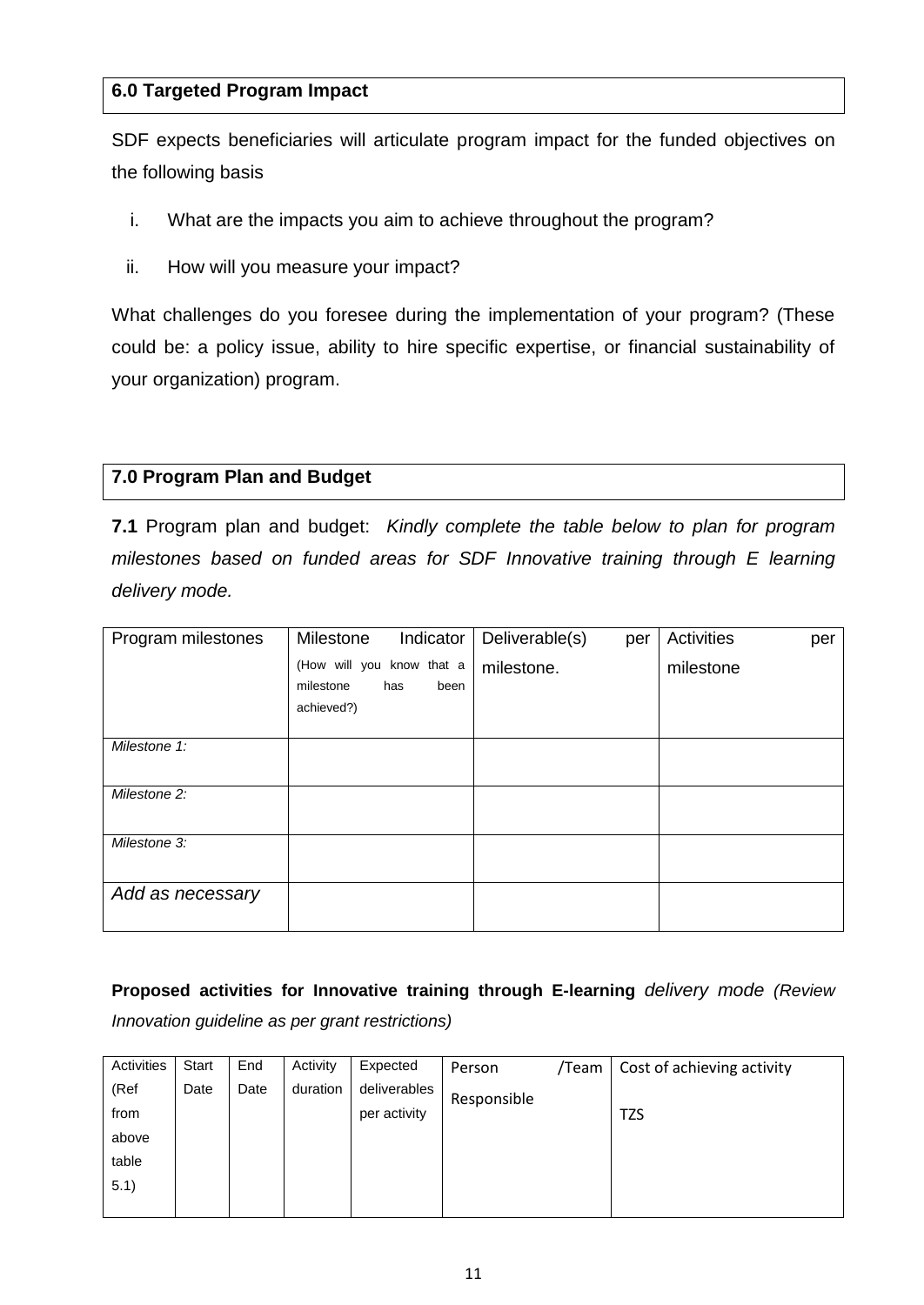| 8.0 Budget                   |                         |  |                                            |      |                               |           |                                                                 |                |              |                                                                             |
|------------------------------|-------------------------|--|--------------------------------------------|------|-------------------------------|-----------|-----------------------------------------------------------------|----------------|--------------|-----------------------------------------------------------------------------|
| <b>Details</b>               |                         |  |                                            |      | <b>Unit</b><br><b>Measure</b> | <b>of</b> | Quantity                                                        | Unit<br>(Tshs) | <b>Price</b> | <b>Total Cost (Tshs)</b>                                                    |
|                              |                         |  |                                            |      |                               |           | 8.1 Goods (specify and describe each item) -(Not less than 50%) |                |              |                                                                             |
| <b>Equipment 1</b>           |                         |  |                                            |      |                               |           |                                                                 |                |              |                                                                             |
| Equipment 2                  |                         |  |                                            |      |                               |           |                                                                 |                |              |                                                                             |
| Equipment 3                  |                         |  |                                            |      |                               |           |                                                                 |                |              |                                                                             |
| Stationery                   |                         |  |                                            |      |                               |           |                                                                 |                |              |                                                                             |
| Add as necessary             |                         |  |                                            |      |                               |           |                                                                 |                |              |                                                                             |
| Sub-total                    |                         |  |                                            |      |                               |           |                                                                 |                |              |                                                                             |
|                              |                         |  |                                            |      |                               |           | 8.2 Works (Not Exceed 10%)- Submit BOQ/Cost Estimate            |                |              |                                                                             |
| Type 1                       |                         |  |                                            |      |                               |           |                                                                 |                |              |                                                                             |
| Type 2                       |                         |  |                                            |      |                               |           |                                                                 |                |              |                                                                             |
| Type 3                       |                         |  |                                            |      |                               |           |                                                                 |                |              |                                                                             |
| Sub-total                    |                         |  |                                            |      |                               |           |                                                                 |                |              |                                                                             |
| 8.3<br>Exceeding 20%)        | <b>Outsource</b>        |  | expert                                     | (Not |                               |           |                                                                 |                |              |                                                                             |
| T.O.T                        |                         |  |                                            |      |                               |           |                                                                 |                |              |                                                                             |
| Other<br>contracting         | related                 |  | outsourcing                                |      |                               |           |                                                                 |                |              |                                                                             |
| Add as necessary             |                         |  |                                            |      |                               |           |                                                                 |                |              |                                                                             |
| Sub-total                    |                         |  |                                            |      |                               |           |                                                                 |                |              |                                                                             |
| Exceed 20%)                  |                         |  |                                            |      |                               |           |                                                                 |                |              | 8.4 Operating expenses (field work, management analysis and reporting) (Not |
| <b>Monitoring Activities</b> |                         |  |                                            |      |                               |           |                                                                 |                |              |                                                                             |
| Team members (man days)      |                         |  |                                            |      |                               |           |                                                                 |                |              |                                                                             |
| <b>Tracer study</b>          |                         |  |                                            |      |                               |           |                                                                 |                |              |                                                                             |
| <b>Field attachment</b>      |                         |  |                                            |      |                               |           |                                                                 |                |              |                                                                             |
| Add as necessary             |                         |  |                                            |      |                               |           |                                                                 |                |              |                                                                             |
| Sub-total                    |                         |  |                                            |      |                               |           |                                                                 |                |              |                                                                             |
|                              | <b>GRAND TOTAL</b>      |  |                                            |      |                               |           |                                                                 |                |              |                                                                             |
|                              |                         |  |                                            |      |                               |           |                                                                 |                |              |                                                                             |
| 8.5                          | <b>Budget Narrative</b> |  |                                            |      |                               |           |                                                                 |                |              |                                                                             |
|                              |                         |  | (Provide a justification for major budget) |      |                               |           |                                                                 |                |              |                                                                             |
|                              |                         |  |                                            |      |                               |           |                                                                 |                |              |                                                                             |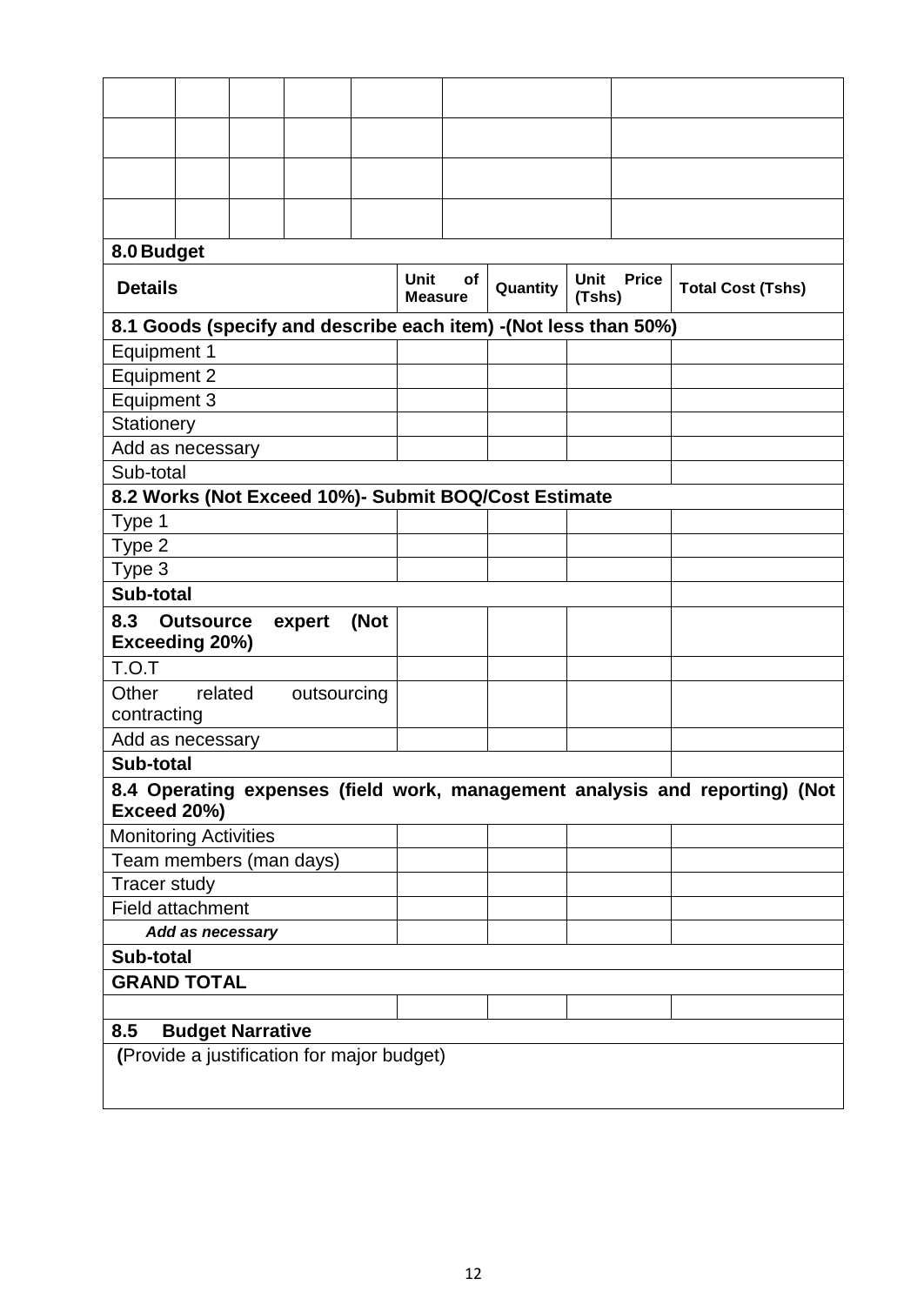## **9.0 National Benefits**

Describe potential national benefit of the outcomes of the program:

- Economic impact *e.g. contribution to GDP growth, increased taxation revenue, meaningful job creation, increased and value-added exports and increased competitiveness of industrial sectors etc.*
- Increased highly skilled and knowledgeable human resources base for innovative technology. Societal impact including improvement in quality of life, and poverty alleviation.

#### **10.0 Project Management Team**

#### **10.1 Key Personnel**

Project Coordinator CV

Should not exceed five pages including a brief description of the profession related to the training program

#### **10.1.1**

Attach CV (of the Project Coordinator)

#### **10.2 Key Personnel**

Project Technical Team CV Should not exceed five pages including a brief description of the profession related to the training program for each trainer

#### **10.2.1.**

Attach CV (of Trainer(s) **10.2.2.**  Attach CV (Procurement) **10.2.3.**  Attach CV (Accountant) **10.2.4** 

Attach CV **(**Monitoring and Evaluation**)**

**11.0 Collaborative Arrangements**

#### **11.1 Collaborating Institution**

Attach MoU from the expected collaborating institution(s) (If the Training Provider plans to collaborate with another Institution (s) and Indicate the name of Institution(s)

## 1.

2. 3.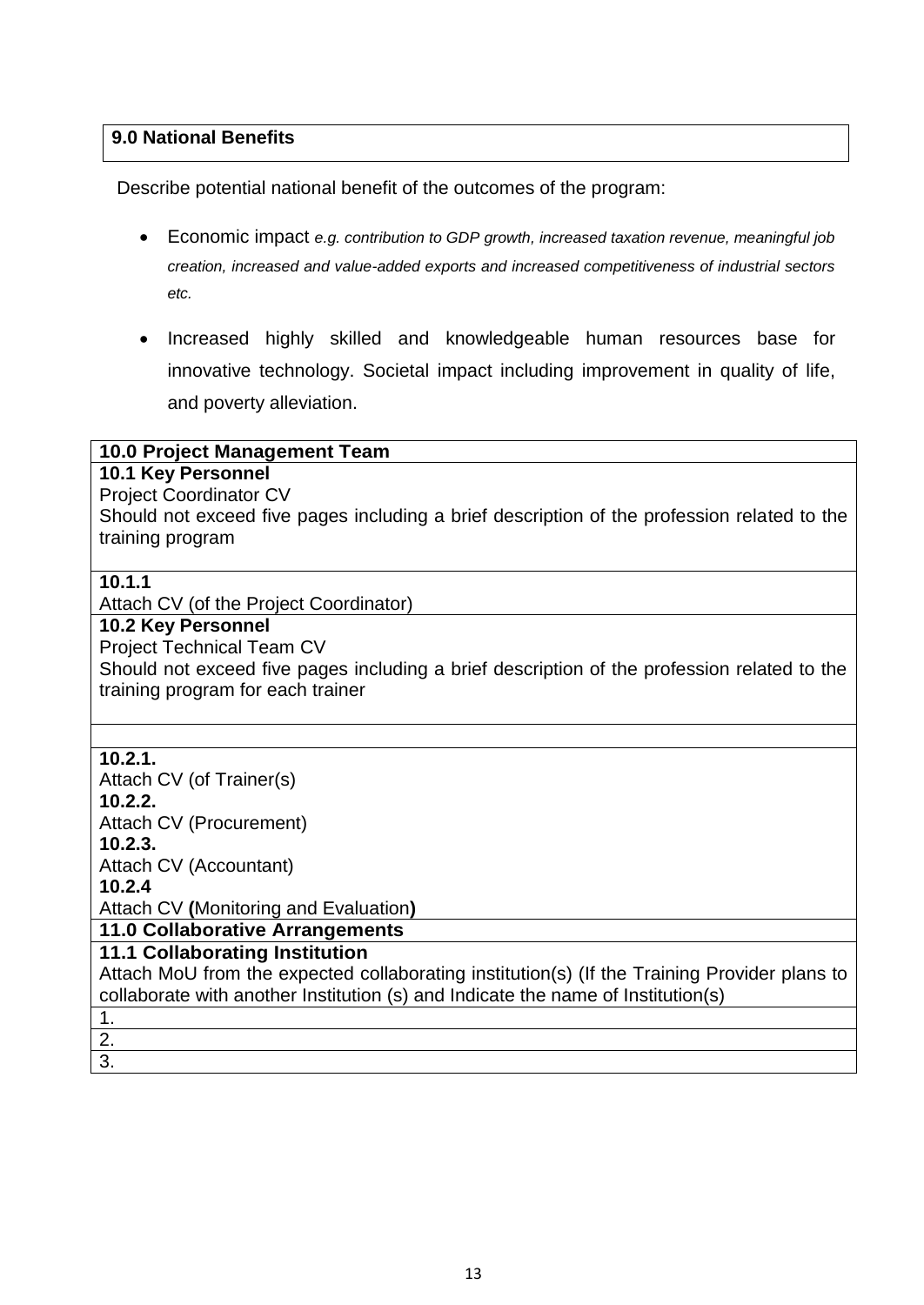## **12.0 Capacity Building**

Outline how the grant will build capacity of the organization.

#### **13.0 Past Performance**

Describe Training Provider's ability to carry out similar program in the past. If relevant, include examples of curriculum and/or pedagogy.

#### **14.0 Sustainability**

Outline efforts to create and ensure sustainability after the end of the project.

## **15.0 Financing Arrangements**

15.1 Provide concrete reasons why SDF financing is needed for this program.

**15.2** Has your organization managed a contract or grant of this size before? You will be required to provide evidence of this if you are awarded a grant, during the pre-award assessment.

**15.3** What was your annual gross income for recent three years? Kindly attach three years audited financial reports.

## **16.0 Financing Collaboration (Matching funding declaration)**

List matching public/private funds, if any, and their purpose.

## **17.0 Tracer Study Plan (Provide the plan for tracing the impact of the project)**

## **18.0 List of attachments**